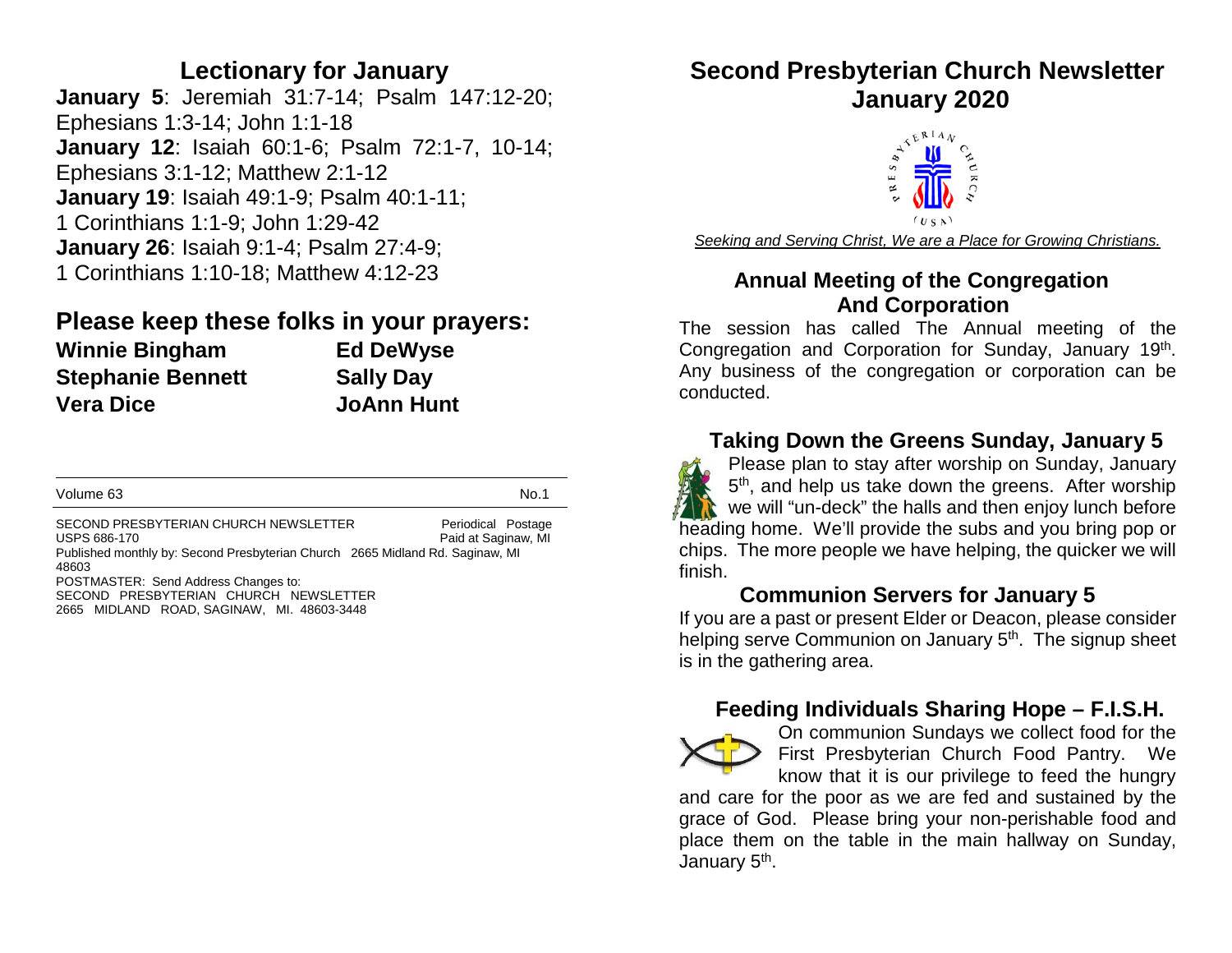### **Per Capita Apportionment**

At the beginning of each year our Per Capita Apportionment for ecclesiastical expenses comes due. Per Capita is part of being a Presbyterian and connecting to the Presbyterian Church as a whole; it is part of the glue that holds Presbyterians together The total 2020 per capita amount is \$8,294 for our church or \$29.00 per member (not per household). It goes to General Assembly, Synod of the Covenant and the Presbytery. If each member pays their Per Capita amount above their regular giving then pressure on our budget is reduced. Please mark Per Capita on your check or envelope.

### **Pastor Neumann Retirement**

As you probably have heard, Pastor Neumann is retiring after 25 years of service with Second Presbyterian Church. His last worship service will be on January 26. We will be having a catered celebration brunch immediately following worship in fellowship hall. If you would like to contribute to the celebration, please see any of the following committee members: Kim Byron, Samantha Engel, Pam Moran, Patty Robertson or Sue Shepherd. You may drop any monetary donations off in the office. An RSVP signup sheet for the brunch is on the signup table in the gathering area.

## **Men's Fellowship Breakfast**

All men of the church are invite to join in on Saturday, January  $4<sup>th</sup>$  for breakfast, study and fellowship. We meet at 8:00 a.m. at the church. This month we will start studying the book of



Acts. Come and join us - newcomers are always welcome!

#### **Busy Hands and Hearts**



This is our busiest time of year. The colder the weather, the greater the need. You do not need to knit, crochet or sew. Come and

join us on Monday, January 6 from 1-3 p.m. Please contact Ruth Anderson at 792-0372 for information.



## **Florence Gilmour Circle**

All women of the church are invited to join us on Wednesday, January 8 at 9:30 a.m. as we continue our discussion of Chapter 1 – day 5 of Karen Kingsbury's *Family of Jesus.*

## **2nd @ Second**

We will continue our study of Judaism and should finish up in February. There will be only one class on January 12. There will be **NO** 2nd @ Second on **January 5 (Taking Down the Greens), January 19 (Annual Meeting) or January 26 (Jim's retirement brunch)**

## **Sunday School Workshop Leaders**

We are still in need of volunteers for leading our Sunday school workshops for  $2^{nd}$  through  $5^{th}$  graders! There are some very exciting workshops coming up in the New Year! Please consider a small time with our children of Second Presbyterian Church.

#### **2020 Directory**

If you have changed your address or phone number this year please let the office know as soon as possible. We're updating the phone directory this month.

# **Exercise Group Is Back**

Beginning Tuesday, January 21 at 2:00 p.m., the lowimpact exercise group led by Ann Dietzel, will resume. The group meets every Tuesday @ 2:00 p.m. and Friday @ 11:00 a.m. in Fellowship Hall.

**Upcoming Events in February**

**February 2 – Rev. Dr. Dan Saperstein will fill our pulpit. February 9 – Scout Sunday & Pancake Breakfast Mark these dates on your calendar**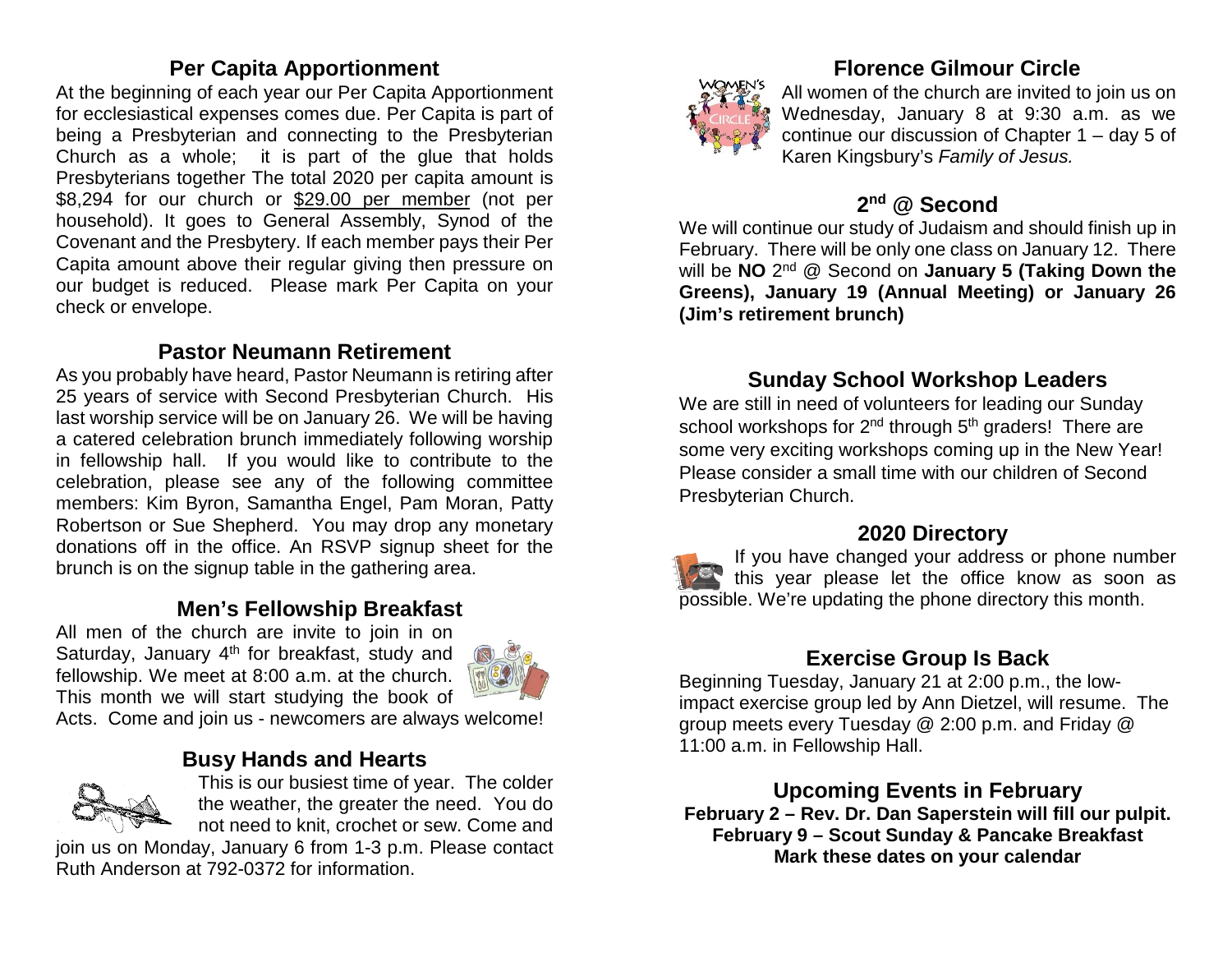#### **Inclement Weather Policy**



When Saginaw Township Schools are closed due to inclement weather (snow, ice, temperatures, etc.), any church programming for that day will also be cancelled. This includes any activity of

the church or outside groups that use church facilities. Examples are (but not limited to): Session, Committee meetings, Choirs, Bible Study, Women's Circle, Community events.

# Mission highlights **"Go also the second mile" Matthew 5:41**

**We had a great** response to the Angel Tree Program this year. Thanks to the generosity of the congregation, a total of 57 children in 33 families received gifts this Christmas.



**January's Mission Focus** is the "Two Coins a Meal" offering. This is a hunger ministry of the congregations of the Presbytery of Lake Huron benefiting five local grain banks in Niger, Africa, along with local and other hunger ministries. "Two Coins a Meal" is a special offering that our congregation will take on the last Sunday in January.

Throughout the month, everyone is encouraged to set aside a few coins at every meal. This simple act is an expression of thanksgiving for what we have received. On January 26th, bring the coins you have collected throughout the month and place in the special offering pail. All of those coins will "make a joyful noise unto the Lord" as they are received and dedicated.

With food crises common in Niger, there is not a time when all regions of the country have enough food. The Presbyterian Hunger Program is providing help to the Evangelical Church of the Republic of Niger (EERN) to establish cereal (grain) banks. Training is provided, and locally purchased millet is supplied to stock the banks. Each family that participates initially is able to borrow a bag of grain to plant their fields. Once the crop is harvested, an amount of grain is returned to the bank so that others can obtain grain in the future.

Fifty percent of the offering will go towards funding the grain banks of the EERN in Niger, while twenty-five percent will go to the PCUSA Hunger Program to respond to the crisis of hunger in the United States and around the world. The remaining 25 percent will be designated by our congregation to meet hunger needs in our community.

Brochures and more information about the Niger cereal (grain) banks can be found on the mission table in the gathering area.

Two-Coins-A-Meal invites you to:

Contribute a few coins every meal.

Remember the needs of others in prayer.

Learn more about hunger in your community, nation and world.

Experience the power of Christians working together in response to Jesus' command, "Give them something to eat!"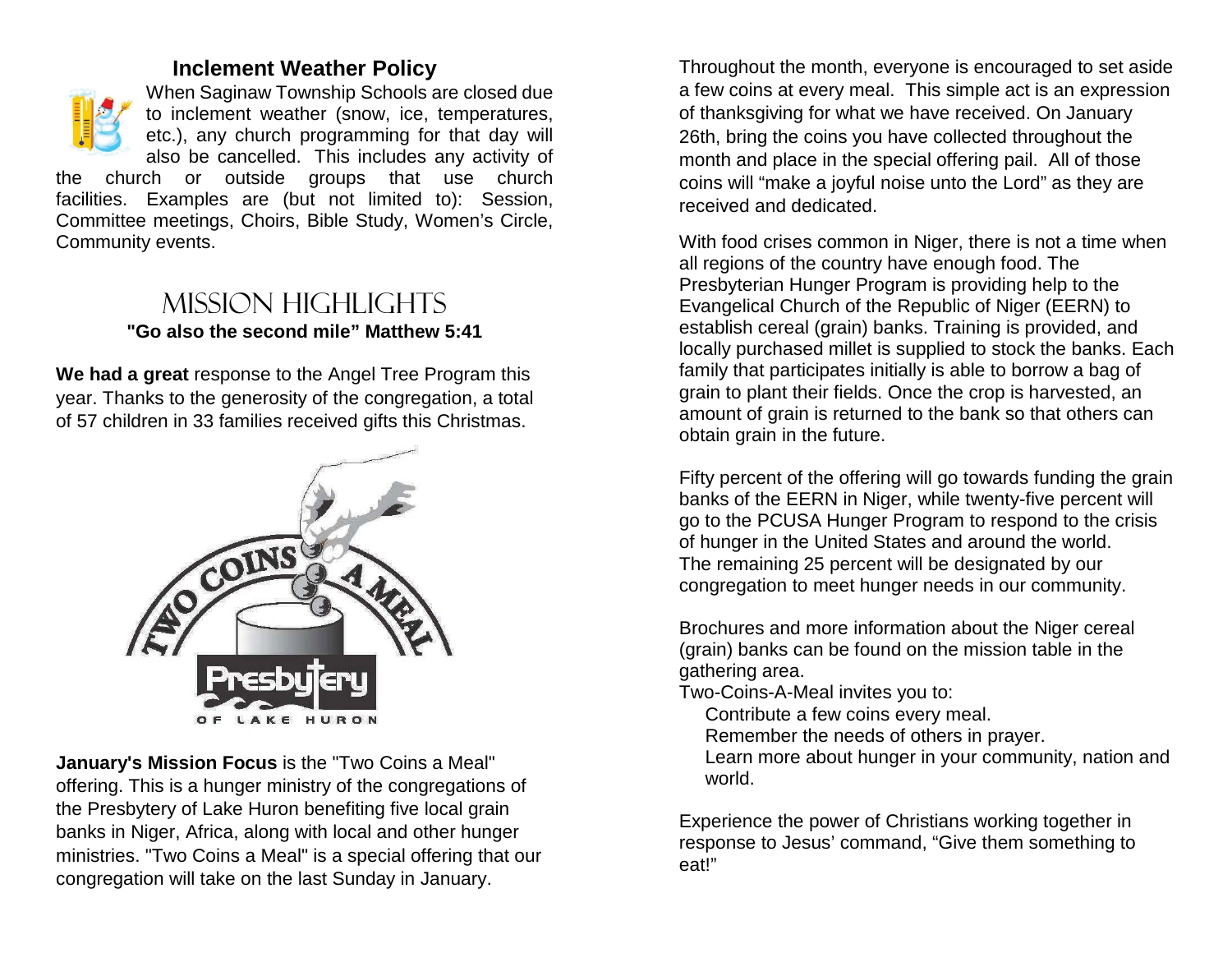### **Youth Events**

**Sunday, January 5<sup>th</sup>** – Welcome Back and Happy 2020! No PYG during Sunday School time on this day, but we will be helping to "Take Down the Green" or de-decorate the halls of church after worship.

**Sunday, January 12th** – PYG during Sunday School **Sunday, January 19th** – PYG during Sunday School and trampoline jumping at Sky Zone!!! Details below.

**Sunday, January 26th** – NO PYG - please remain in worship for Jim's last Sunday preaching with our congregation.

**Saturday, February 1st** – We will be making sub sandwiches for the Super Bowl sub sale we are having through January. Join us in the kitchen at 1:00 p.m. to make some subs!

# **Trampoline Jumping**

PYG will be going to Sky Zone on Sunday, January 19th. We will leave church at 11:00 a.m. Cost will be \$7 per person and we will jump for an hour. You must sign-up by January 12th so we can ensure enough transportation and get waivers signed. Please call or email Sam, DJ or Tammi with questions.

# **Super Bowl Sub Sandwich Sale**

Watch the bulletin for details – but plan on allowing the youth group to make your lunch for the big game!! We will be taking orders in January and subs will be ready to be picked up on Sunday, February 2nd!

# **Volunteers Needed For:**

- **1) Coffee Fellowship** We provide everything needed, you just make the coffee, fill the cups, and enjoy getting to know your fellow parishioners one Sunday a month. Please contact Jim and Mary Jo Mundell.
- **2) Ushers**  You will hand out bulletins before service, and pass the collection plate during Offering of Tithes and Gifts. Please contact Carol Poole for more information.

## **Update on the Search for Interim Pastor and Music Director**

The following is information concerning the changes that are coming with the retirements of Pastor Neumann and Laurel.



The search committee for the new music director has been interviewing a few qualified applicants. The members of this committee are Fred Herter, Karen Schadel, Billie Bauer, Deanna Patton, Connor Rousseau and Marsha Bennett.

The search committee for the interim pastor was approved at the December session meeting. Adam Engel, Brian McNalley, Mike Patton, Kristin Fowler, and Natalie Martinez are the member of this committee. They will be meeting a representative from the Presbytery to begin the search for an interim. We are hoping that the search for an interim pastor will be successful and quick so we will not be without a pastor for long. From the time Jim leaves at the end of January until the interim pastor comes, we will be in the "Transition Period." A transition committee was also approved at the session meeting. Those members are:

Adam Engel will be in charge of worship planning. Sonia Hoeppner will handle administrative matters. Genie Herter will be in charge of pastoral care.

In order for the transition period to run smoothly, our church will need the help, support and commitment of each member. Let's all work together to keep Second Presbyterian the active, vital, welcoming church we all love.